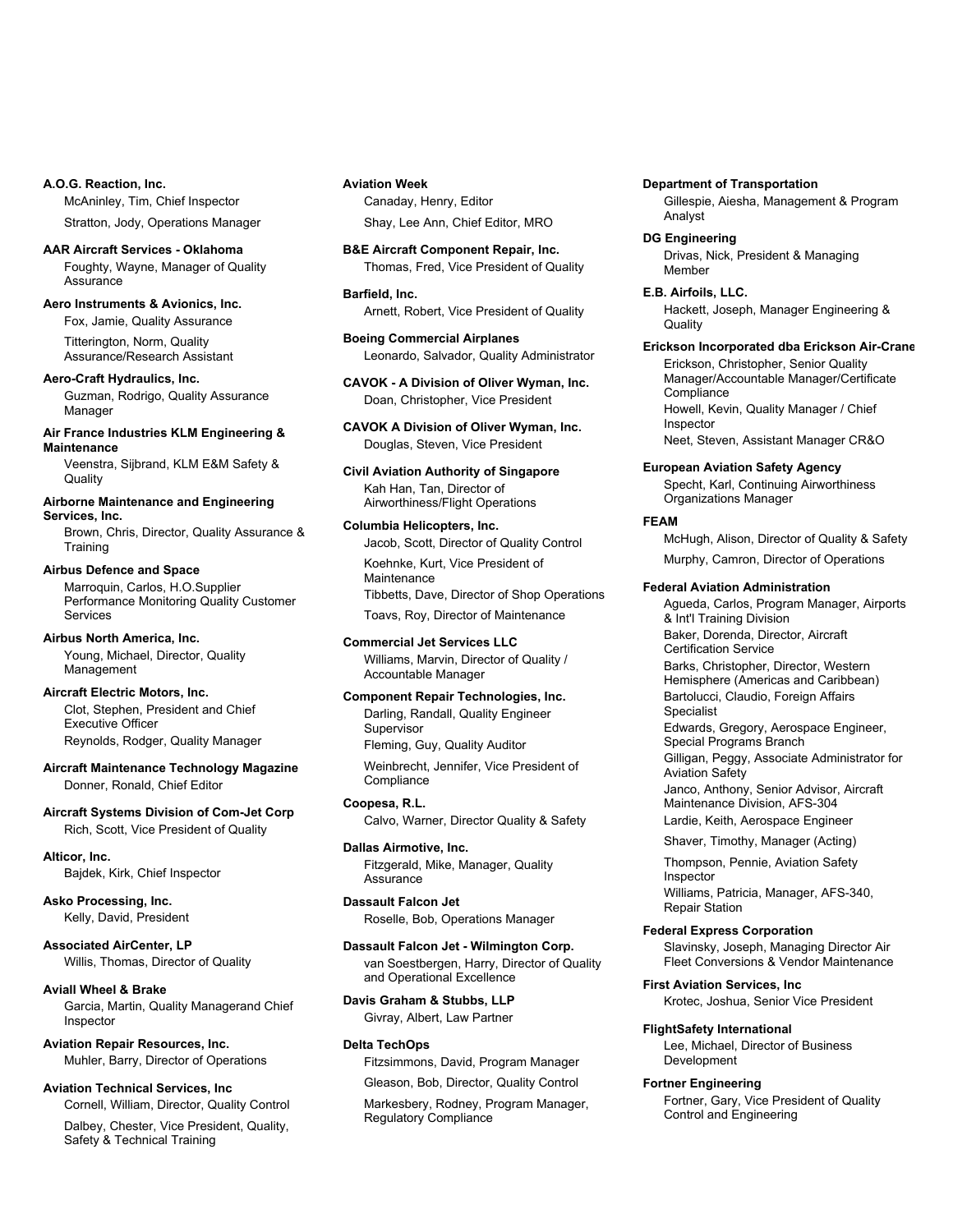#### **General Administration of Civil Aviation of China**

Xinming, Lv, Director of Continued Airworthiness & Maintenance Division

**Goodrich Aerospace Landing Systems** Sampson, Ivan, Program Manager

**Gyros Unlimited dba North Bay Aviation** Busby, Mark, Quality Department

# **HAECO Americas**

Blakely, Mark, Vice President Customer and Government Relations Haven, Robert, Manager Regulatory **Compliance** Latimer, David, Vice President Regulatory **Compliance** Riehle, Joshua, Director of Quality

**HAECO Americas Line Services, LLC** Sokol, James, President, MRO Services

**Hamilton Sundstrand Worldwide Repair** Whyte, Howard, Regulatory Compliance Manager

### **HEICO Aerospace Corporation**

de Gunten, Alex, Business Development **Officer** Hunter, John, Executive Vice President, **Operations** 

**HEICO Corporation - Washington Office** Roberts, James, Director, Washington **Office** 

**Hong Kong Aircraft Engineering Company Limited**

Hui, King, General Manager, Quality

**IBM Flight Operations** Stacchini, David, Chief Inspector

**International Civil Aviation Organization** Barrette, Nicole, Technical Specialist, Training and Licensing Standards, Air Navigation Bureau

**JAS Services** Palmon, Alfonso, Chief Inspector

**JET Aircraft Maintenance, Inc.** Penn, Jeffrey, Chief Inspector / Quality Manager

**Jet Center MFR** Hudnall, Gary, Director of Maintenance

#### **Jordan Propeller Service, Inc.**

Jordan, Gary, President & Chief Executive **Officer** 

**Leo Weston's Place** Weston, Leo, Principal

**Liebherr-Aerospace Saline, Inc.** Will, James, Quality Manager

# **Lufthansa Technik AG**

Altrogge, Alexandra, Legal Counsel

Lindau, Rainer, Vice President Quality Management Luehmann, Werner, Head of Regulatory Compliance and Authorities Liaison

**Lynden Air Cargo, LLC** Pull, Jeff, Director of Quality Control

#### **Mexico Directorate of Civil Aviation of Mexico**

Carranza, Pablo, Deputy Director General, Engineering, Standards & Certification Contreras Miranda, Francisco, Deputy Manager for Standards Development

**Mid-Continent Instruments and Avionics** Smith, Mark, Quality Assurance Manager

**Moog Inc. Aircraft Group** Hawthorne, Paul, Director Global Support **Quality** 

**National Air Transportation Association (NATA)** Negri, Shirley, Chief Operating Officer Wong, Bailey, Brand Strategist

**National Center for Aviation Training** Welsh, Timothy, Executive Director-Aviation Industry Services

**National Civil Aviation Agency** Honorato, Roberto, Airworthiness Rulemaking, Manager Tarquinio Junior, Helio, Continuous Airworthiness General Manager

**National Flight Services, Inc.** Cousin, Jeffrey, Director of Quality Dembowski, Andrew, Chief Inspector

**NFF Avionics Services, Inc.**

Gallagher, Patrick, Manager, Quality Assurance

**Northwings Accessories Corporation** Rodriguez, Nestor, Corporate Director

**PPG Aerospace - Sierracin/Sylmar** Escobar, Rick, Quality Manager, Repair Station

**PPG Aerospace Research & Technology** Anderson, Aaron, Global Segment Manager

**Precision Electronics, LLC** Shorter, Felicia, Quality Assurance Manager

**Quality Aviation Instruments, Inc.** Smith, Justin, Director of Component Shops

**Ramco Systems Corporation** Perumal, Mohan, Associate Vice President, Sales & Implementations

# **Red Aviation**

Encinias, Kurt, Director, MRO Services and Accountable Manager

#### **Red Aviation**

Ontiveros, Jorge, Quality Manager/Chief Inspector

**Repairtech International, Inc.** Boden, William, General Manager

**Rockwell Collins** O'Connell, Daniel, Quality Manager

**Seabury Group, LLC** Karpiel, Brian, Managing Director - Investment Banking

**SONICO, Inc.** Perdue, James, Vice President

### **Spartan College of Aeronautics and Technolog - Tulsa**

Goertzen, Ryan, Chief Aviation and Academic Officer

**Spirit AeroSystems, Inc.** Wier, Randy, Auditor

**STEM Education Coalition**

Brown, James, Executive Director

# **TechOps Mexico**

Schillinger, Carlos, Quality Assurance Director

**Textron Aviation** Guthrie, Gilbert, Assistant General Counsel

**Thales Avionics, Inc.** Powers, William, Senior Director of Avionics Services Worldwide/ Director of Quality & Business Improvement

**The Barden Corporation (Schaeffler Aerospace**

Duffy, Christopher, Director of Business Development-Aerospace MRO

# **The Boeing Company-Oklahoma City**

Milbourn, Donnie, FAA ODA Inspection Unit Memberr Rehm, Brian, FAA Designee

**The NORDAM Group, Inc.** Barimo, Basil, Executive Vice President, Repair Divisions

**TPS Aerospace LLC dba Aviation Industry Repair**

Lightfoot, Velia, Quality Assurance Manager

# **TPS Aerospace, Inc.**

Harris, Greg, Inspector

Simmons, Richard, Accountable Manager

Smith, Craig, Quality Control Manager

**Transportation Security Administration** Neffenger, Peter, Administrator

**Triumph Actuation Systems, LLC** Baity, Stephen, Chief Inspector